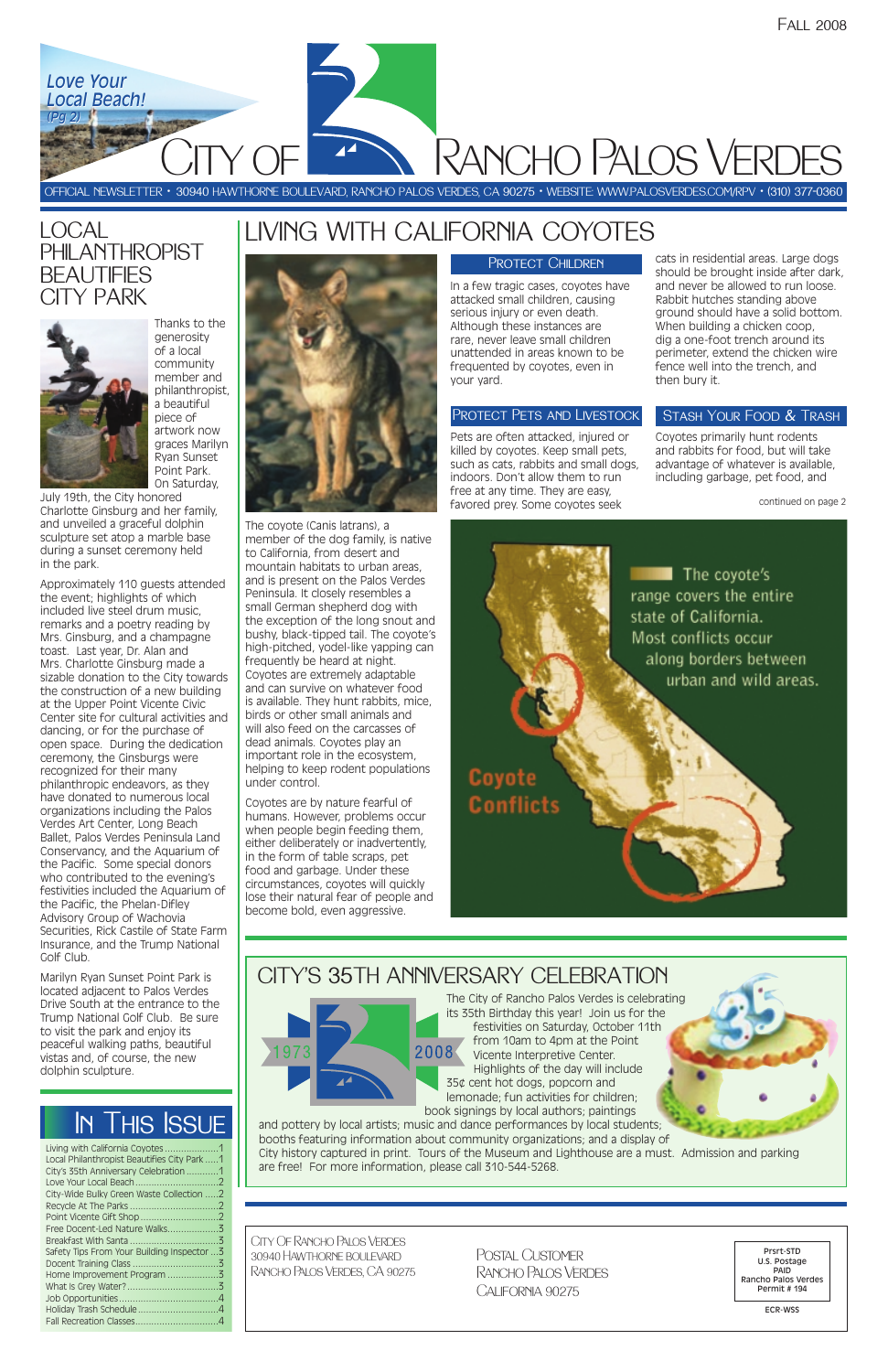Southern California has experienced an increase in the number of wildfires over the past few years. The City's own Del Cerro Park and the surrounding open space fell victim to a large brush fire a few years ago that threatened but fortunately did not destroy any homes. To reduce the community's fire risk in the future, the City and Waste Management (WM) have partnered to provide a new free service - the first annual Citywide Bulk/Excess Green Waste Collection Day. The purpose of this program is to encourage residents to bring their property in compliance with the Los Angeles County Fire Marshals' vegetation clearance guidelines. This free collection day allows the property owners to remove excess vegetation growth, prune back overgrown bushes and shrubbery and trim trees in their backyard, canyon, and elsewhere on their property, without having to rent bins, or incur additional costs for the gardeners to haul the green waste away.

The City is divided into 4 areas for this special program. To participate in this voluntary program, follow these three simple steps:

- 1) Find your area's designated day. Refer to the colored map above carefully.
- 2) Plan to complete your brush clearing before your bulk green waste collection day.
- 3) Leave tied bundles, green waste cans, and bagged green waste at the curb by 8:00 a.m. on your designated Saturday collection. If you set the material out late, you may miss the truck.

Westside- Area 1 Color Red Saturday, October 18

Westside- Area 2 Color Purple Saturday, October 25

Eastside- Area 3 Color Blue Saturday, November 8

Eastside- Area 4 Color Green Saturday, November 15th

WM trucks will drive through your neighborhood on your designated day and collect any green waste left at the curb. There is no need to call WM or the City for an appointment. Your designated Saturday is strictly for collection of bulk green waste. All bundles have to be tied. No loose material will be accepted. Do not leave trash, construction and demolition material at the curb. Do not set out bulky green waste at the curb early in the week. Do not leave your green waste out on the wrong Saturday. It will not be picked up and you will have to remove it yourself.

If you're unable to get the work done this season, don't worry. You will have another opportunity in spring 2009. Also, remember weekly collection of regular green waste will continue to be on your second collection day of the week. If you have any questions, call Waste Management at (800) 774-0222 or check the City's website at: www.palosverdes.com/rpv/ publicworks and click under Waste Removal Services.

# LIVING WITH CALIFORNIA COYOTES

continued from page 1

domestic animals. Allowing coyotes access to these types of food sources is reckless and deadly.

# CITY-WIDE BULKY GREEN WASTE **COLLECTION**



Autumn is here and that means soccer and other team sports have begun. As you go to the various City parks for practice and games this season, make sure you and your child(ren) recycle your water bottles, juice containers and cans. RECYCLES ❿❿ $\blacktriangle$ 

- •Use trashcans with lids that clamp shut, which will prevent spilling if the cans are tipped over. Don't use trash bags as garbage containers; coyotes can easily rip them open and scatter the contents.
- •Put trash containers out the morning of the scheduled pick-up, rather than the night before. This will give the coyotes less time to scavenge. •Feed pets indoors or promptly remove outdoor dishes when pets finish meals. Store bags of pet food indoors. •Put away bird feeders at night to avoid attracting rodents and other coyote prey.

## VISIT THE GIFT SHOP AT THE POINT VICENTE INTERPRETIVE CENTER!

- •Pick up fallen fruit and cover compost piles.
- •Remove sources of water, especially in dry weather.

If coyotes begin frequenting your neighborhood, let them know they are not welcome. Make loud noises, throw rocks, or spray them with a garden hose. For everyone's safety,

# Fall 2008 LOVE YOUR LOCAL BEACH!

it is essential that coyotes retain their natural wariness of humans. If a coyote attacks and injures a person, immediately contact the Lomita Sheriff's Station at 9-1-1 or (310) 539-1661.

### MORE PRECAUTIONS

•Clear brush and dense weeds from around dwellings to reduce

protective cover for coyotes and make the area less attractive to rodents. Coyotes and other predators may be attracted to areas where rodents are concentrated, such as wood and brush piles and seed storage areas.

- •Install motion-sensitive lighting around the house.
- •Be aware that coyotes are more active in the spring, when feeding and protecting their young.

We can reduce conflicts with coyotes by ensuring they remain cautious of humans. Practice these safety guidelines and encourage your neighbors to do the same. For more information, visit www.keepmewild.org or contact the California Department of Fish and Game – South Coast Region Office at (856) 467-4201.

### Use Negative Reinforcement

### Abalone Cove Beach Cleanup Day Saturday, September 20th 9:00 a.m.

Coastal Cleanup Day is about much more than picking up trash. It's a chance for Californians to join people around the world to express their respect for our oceans and waterways. It's an opportunity for the whole community to pitch in and keep its beaches clean and pristine. Come join your friends and neighbors and help accomplish something vital and worthy on behalf of our environment.

The clean up will begin at 9:00 a.m. at Abalone Cove Shoreline Park

located at 5907 Palos Verdes Drive South, directly across the street from the Wayfarer's Chapel. The parking lot will open at 8:30am and parking is free if you arrive before 9:30am.

Wear sturdy shoes and bring sun block, gloves, and a hat. Plastic bags will be provided to hold the trash and recyclables.

For more information, contact the Recreation and Parks Department at (310) 544-5260.



# RECYCLE AT THE PARKS

## *Looking for a unique holiday gift for family and friends?*

### *Don't want to fight the crowds?*

Place all empty beverage containers in the designated recycling cans at the parks. Do not throw them in the trash or on the field. Please help keep RPV clean and be kind to the environment. ❿ ❿ ❿

> From hand-blown glass objects to children's books, the museum's gift shop has a varied selection of items perfect for gifts or stocking stuffers. Hand-made pottery, ceramics, and paintings from local artists; Pt. Vicente Lighthouse photographs; hand-made, one-of-a-kind jewelry; whimsical marine and nature themed holiday ornaments; wind chimes; T-shirts; sweatshirts; books; puzzles; costume jewelry; books by local authors from Marineland to weeds & wildflowers; stuffed animals from dolphins to possums; dolphin statuary and more! The museum is open daily from 10am to 5pm; closed Thanksgiving Day, December 24 & 25, and January 1. Located at 31501 Palos Verdes Drive West, we are just around the corner in your neighborhood.

<sup>r</sup>p<sup>v</sup> <sup>c</sup>are<sup>s</sup>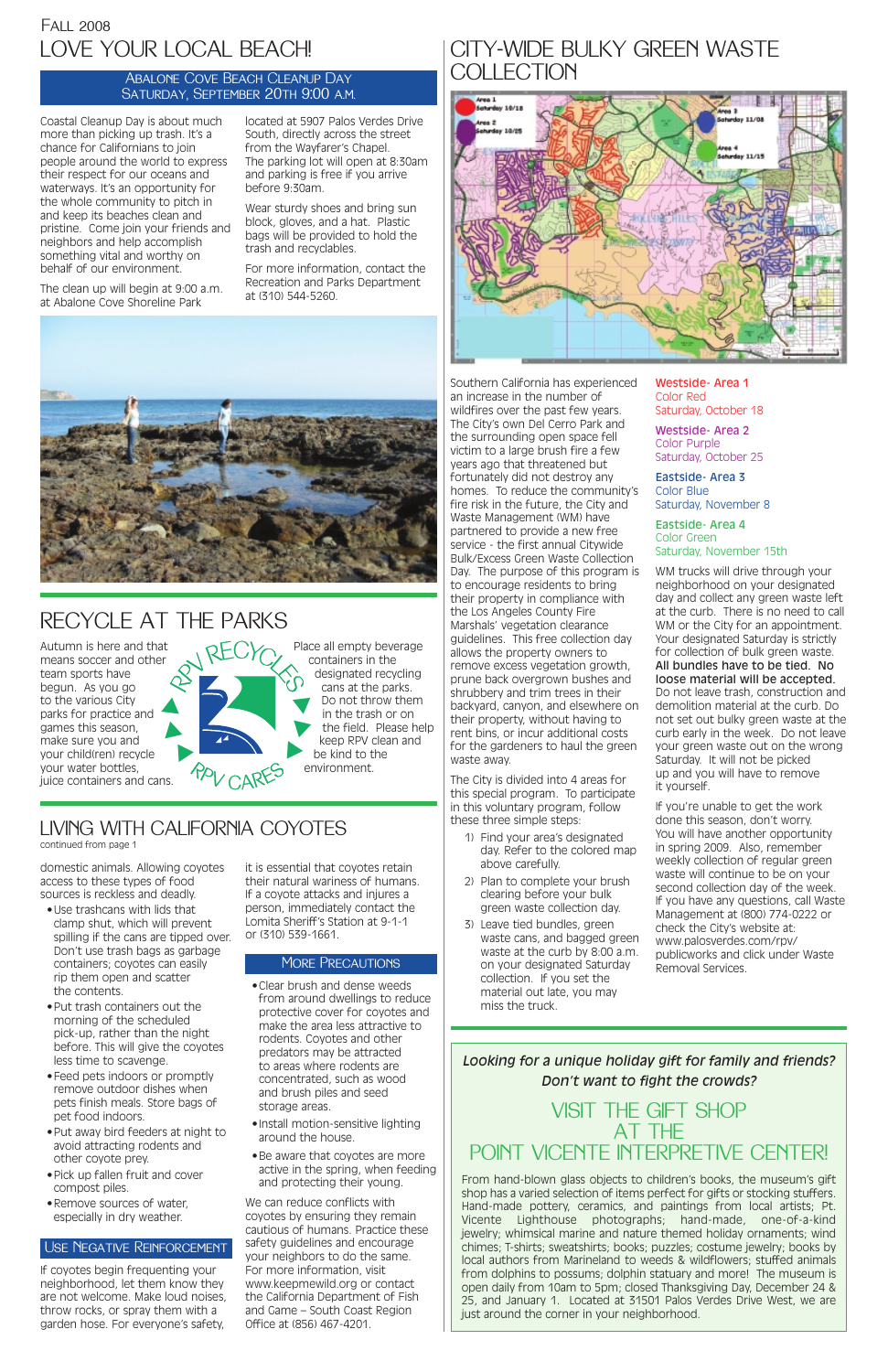# BREAKFAST WITH SANTA BY THE SEA!

Saturday, December 13th ~ 9:00 a.m. - 10:30 a.m. Point Vicente Interpretive Center

## *Ho! Ho! Ho! To "Breakfast with Santa" we go!*

Mark your calendars for some old-fashioned holiday fun with Santa!

Breakfast, crafts, carols, and pictures with Santa await children of all ages...bring your camera!

Children & Adults, \$10 each. Registration forms available at RPV parks and online.

Call the North Pole at 310-544-5260 for more information.

Proceeds benefit the RPV REACH Program for young adults with developmental disabilities.

Hop on your sleigh… Santa's on his way!

To download a registration form, go to: www.palosverdes.com/rpv/recreationparks

# WHAT IS GREY WATER?

# DOCENT TRAINING CLASS BEGINS WEDNESDAY, SEPTEMBER 24, 2008

# SAFETY TIPS FROM YOUR BUILDING**INSPECTOR**

A new Los Serenos de Point Vicente docent training class begins Wednesday, September 24. This in-depth class prepares new docent volunteers to share information about the unique history and features of the Palos Verdes Peninsula with individuals and groups. Field trips, local walks and guest speakers enhance the learning experience. Upon completion of the training, docents have an opportunity to lead museum, nature and tide pool tours at several locales in the City, including Abalone Cove Shoreline Park, Forrestal Nature

Preserve/Ladera Linda Discovery Room, the ocean trails at Trump National Golf Club, and the Point Vicente Interpretive Center.

Learn about the natural and cultural history of the Palos Verdes Peninsula, with an emphasis on surrounding marine and terrestrial habitats. Meet new friends while you make a difference in your community. For more information, visit the City's website at www.palosverdes.com/rpv or call (310) 544-5268.

Don't Let Electrical Cords Create a Danger in Your House! Overloaded outlets and electrical extension cords can cause a fire or electrocution danger.

- •Never overload electrical cords or power strips. Electrical cords and power strips have a designated load capacity. Be sure the total amount of energy used by appliances and lights plugged into the strip does not exceed that capacity.
- •Use only listed power strips that have integral overload protection and have been tested by a product safety laboratory.

- •Don't use appliances that have damaged cords.
- •Extension cords should not be used as a substitute for permanently wired outlets.

Electrical cords must be the proper wire size for the load they serve. Overloaded cords will become hot and can start a fire. Avoid permanent use of extension cords. Appliance cords and extension cords are susceptible to physical damage from foot traffic, furniture, house pets, swinging doors and many other causes, so protect them from damage.

Contact the Rancho Palos Verdes Building and Safety Division at (310) 265-7800 for more information.

### Use Electrical Cords Safely:

Grey water is the used water that is discharged from laundry rooms, showers, sinks, dishwashers, etc. It typically has a grey color to it, hence the name, and although it is not as dirty as waste water (black water) that comes from toilets, it is not clean water either. Because many homes in Rancho Palos Verdes were built in the 1950's and 1960's before there was a sanitary sewer system available, grey water was occasionally diverted to canyons, hillsides and storm drains to lessen the maintenance costs of septic systems. It was initially thought that since it was not black water, the discharge wasn't harmful to the environment.

Although typically associated with properties that have septic systems, even as homes have connected to the sanitary sewer system over the years, this problem remains. Often the plumber "forgets" to establish connections with the grey water pipes. As seen in the photos, these connections are important to ensure that this grey water does not end up in our waterways and ocean.

Homeowners will be required to establish connections to the sewer system.

Diverting grey water to the canyons, ocean and storm drains is no longer an acceptable option for discharging it. The discharge of grey water to canyons and the ocean is considered to be harmful to the ecological balance of the marine environment. In addition, strict new state regulations on bacteria levels have made it imperative to stop these types of discharges.

The City of Rancho Palos Verdes asks that all homes releasing grey water establish connections with the sanitary sewer system or septic system. The State of California may issue fines to the City or to property owners that are discovered to be releasing grey water. Although correcting these improper connections may result in costs for some homeowners, the positive impact to our local waterways will be substantial.

# HOME IMPROVEMENT PROGRAM

### City Offers Grants and Deferred Loans

Being a homeowner comes with certain responsibilities and maintaining the appearance of your home is one of the biggest. Unfortunately, not all homeowners are in a position to complete those repairs as needed.

To assist its residents, the City offers a Home Improvement Program, which provides assistance in the form of a grant of up to \$5,000 and, if requested, a zero interest (0%) deferred loan of up to a maximum of \$10,000 to income qualified

homeowners of owner-occupied single family dwellings.

Some of the home improvements eligible under the program, include, but are limited to, new roofing, windows, water heaters, and new exterior painting.

For a complete list of eligible improvements, additional information, or an application, please contact the Program Consultant in the Public Works Department on Wednesdays at (310) 544-5252.

# CITY OFFERS FREE DOCENT-LED NATURE WALKS

### Ocean Trails at Trump National Golf Club

Walk the switchback trail to the beach. Learn about the local geology and fall blooming habitat. Stay to watch the sunset from beautiful Founders Park. Moderate. (Park to the left of the Club House in the public lot at the end of Ocean Trails Drive.)

Sunday, October 26, 2008 ~ 3:00 p.m. Ocean Trails at Trump National

### Abalone Cove Shoreline Park

Tour the local tide pools teeming with fascinating marine life. Wear sturdy walking shoes for walking on rock covered beach. Moderate.

Saturday, November 15, 2008 ~ 2:00 p.m. Abalone Cove Shoreline Park Saturday, December 27, 2008 ~ 2:00 p.m. Abalone Cove Shoreline Park

Hikers should wear comfortable walking shoes and a hat, and bring a small bottle of water. Walks are two hours long and no reservations are required. Parking is free. Heavy rain the night before, or rain the day of, cancels hike or tour. For more information, please call (310) 544-5264 or visit the City's website at www.palosverdes.com/rpv.



*Make sure what comes out here . . .*



*doesn't end up here!*